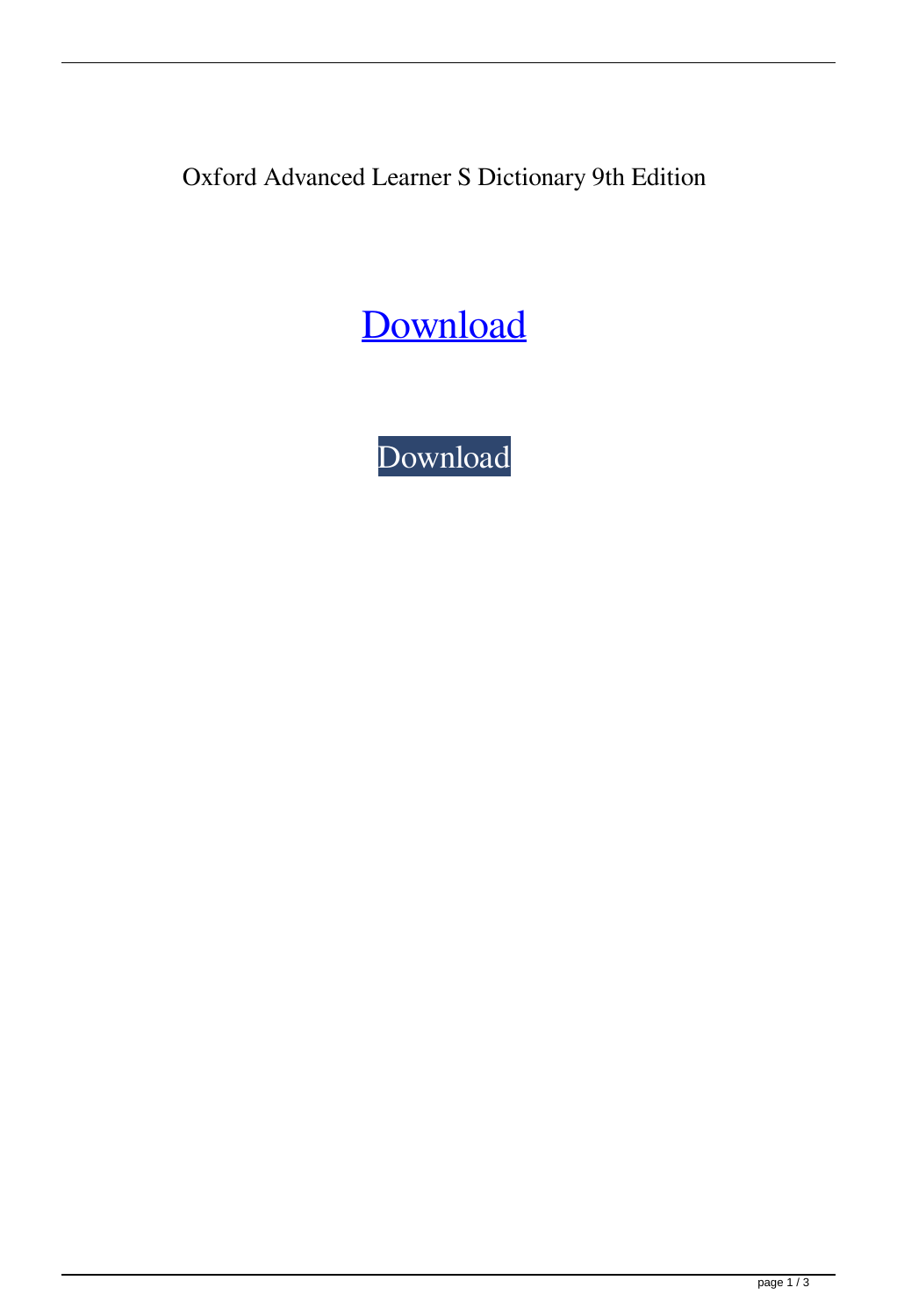Jun 15, 2020 Download OALD 9th edition and enjoy it on your iPhone, iPad, and iPod touch.. Oxford Advanced Learner s Dictionary, 9th edition (2015). Oxford Advanced Learner s Dictionary 9th Edition Jun 15, 2020 Download OALD 9th edition and enjoy it on your iPhone, iPad, and iPod touch.. Oxford Advanced Learner s Dictionary, 9th edition (2015). Oxford Advanced Learner s Dictionary 9th EditionThose of you who have been keeping up with our progress on the Biography is Beyond a Tear film will know that we've been trying to get some new music for it. Our current goal is to have the tracklisting announced with as much of the music in it's proper place as possible. We've been keeping our eye on the first full length album that Urusei Yatsura is reported to have released - the Space Pirate Captain Scarlet. The first full-length album was released in February 1994 and is believed to contain 22 tracks in total. There is already some discussion on the anime discussion forum (see here) about a release on a popular streaming site. I suggest you take a look and make up your own mind! Some people I know with full-time jobs aren't allowed to watch much anime, so this is a great chance for those of us with limited free time to put together a video game related biography about a game that hasn't been covered too much. What do you say? It doesn't have to be an extensive piece - a biography of a game is usually fairly light on the facts.Patient-dependent response to nitroglycerin spray. Nitroglycerin spray (0.5% in water) is widely used to treat patients with stable effort angina. We studied the patient-dependent response to nitroglycerin in 99 patients with effort angina by measuring the response to a single dose of nitroglycerin spray and by repeated administration of nitroglycerin in a long-term (2 to 3 weeks) dose-response study. The response to the initial dose of nitroglycerin was weak (greater than 40% relief of pain) in 45 (45%) of 99 patients. In contrast, the long-term response was strong (greater than or equal to 70% relief) in 63 (63%) of 99 patients. Sixty-nine patients were induc